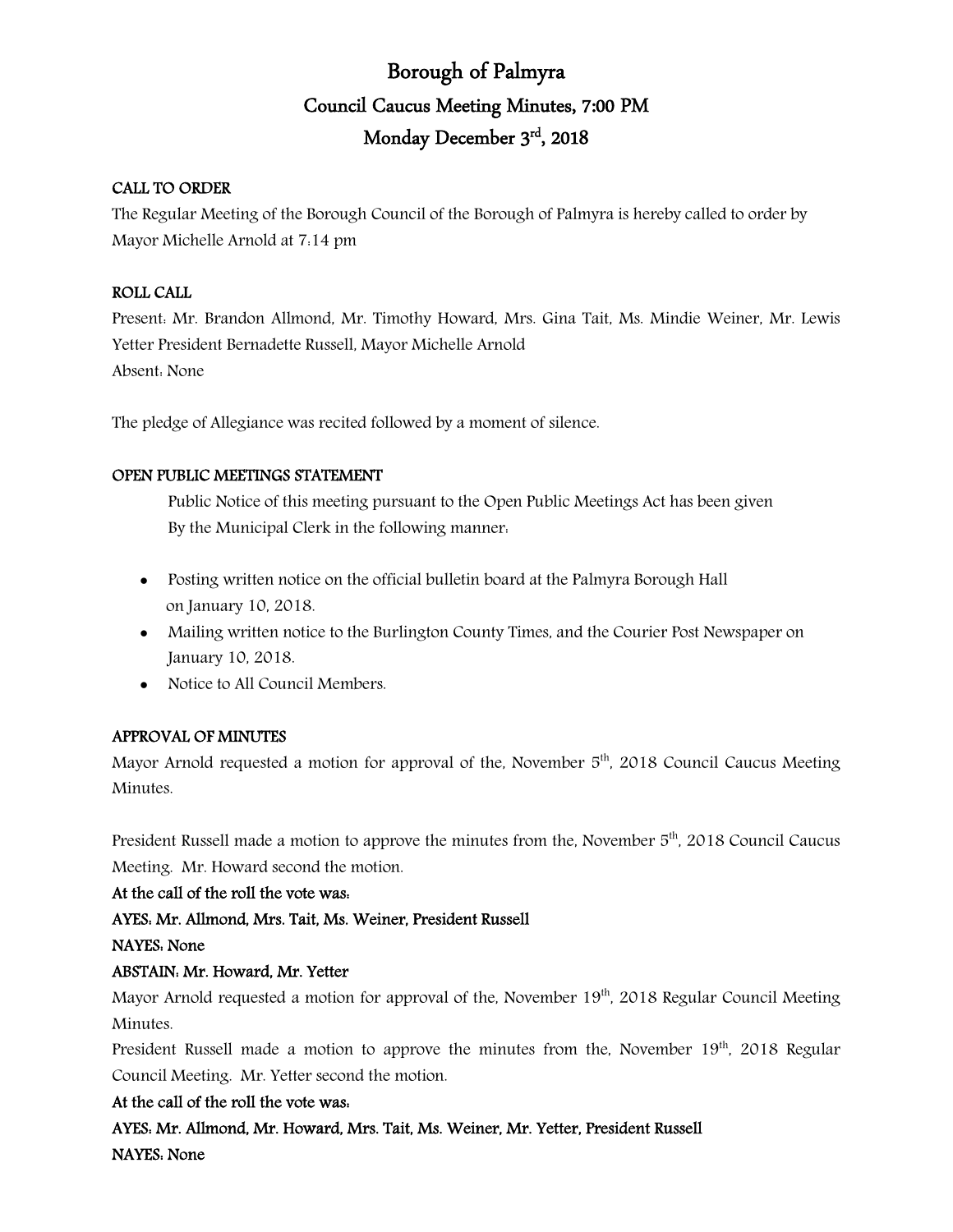#### CORRESPONDENCE

Mayor Arnold acknowledged a thank you card received from Margaret LaCerra Mayor Arnold then read an email received from Taquana Wright from Habitat for Humanity.

#### PROFESSIONAL UPDATES

James Winckowski, CME – Mr. Winckowski stated Grove Park is coming along and will be ready for the Tree Lighting on December  $7<sup>th</sup>$ , 2018. Mr. Winckowski stated the light poles are up, the equipment for the PA system is in and the contractor will be out to install it later this week. Mr. Winckowski stated the benches, trash receptacles and tables will not installed as we are waiting for them to come in; however they are being delivered next week. Mr. Winckowski indicated the lettering on the archway is a little hard to read with the background, so the manufacture suggested we paint the lettering to make it standout more. Mr. Winckowski asked it that was council's wish they would look into it. Ms. Weiner asked if the manufacturer was going to come out and paint it. Mr. Winckowski stated no, they only suggested that, if council wanted to paint those letters we would have to hire someone to do it. Mr. Gural indicated public works could handle that if council decided to paint it. Mayor Arnold stated she thought black would be nice, Ms. Weiner agreed. Some other colors were talked about however it was decided due to the cold temperature currently outside the color would be decided and the lettering painted at a later date. Mr. Winckowski indicted it was questionable if the LED signs would be in by Friday.

William Kirchner, ERI – Mr. Kirchner indicted he wanted to update council regarding the road program. Mr. Kirchner indicated the contractor is finishing up on Fifth and Maple. Mr. Kirchner indicated NJAWC indicated they will be starting their paving on Wednesday weather permitting. Mr. Kirchner indicated our contractor will be headed to Filmore and Orchard when he is finished on Fifth and Maple. Mr. Kirchner indicated NJAWC is concerned they may not get Legion and Leconey completed this year; if they cannot complete it this year it will be the first thing done in the spring. Mr. Gural indicated there are some items on the agenda for approval tonight for ERI which included the Temple Blvd Project and the magnesium hydroxide system for the sewer plant, which was a capital budget item. Mr. Kirchner indicated there has been extensive flooding in and around town. Mr. Kirchner stated the reason for that is because of the amount of rain we have had this year; the water table is so high and the ground is just saturated due to the small frequent storms which allow the water to soak in and not run off. Mr. Gural indicated we are looking at installing wells in and around the flooding areas to measure and monitor the ground water levels. Mr. Gural stated this will give us more information to be able to pass on to our residents. Mr. Gural indicated when they have additional information they will forward it to council.

#### **GRADUATION**

The graduation ceremony for the Citizens Police Academy was then held. Chief Pearlman thanked all who participated. Chief Pearlman also thanked Mayor Arnold and Borough Council for their support of the program. Chief Pearlman indicated this program gives our citizens a better understanding of what we police officers do on a daily basis. Chief Pearlman, Mayor Arnold and our Public Safety Director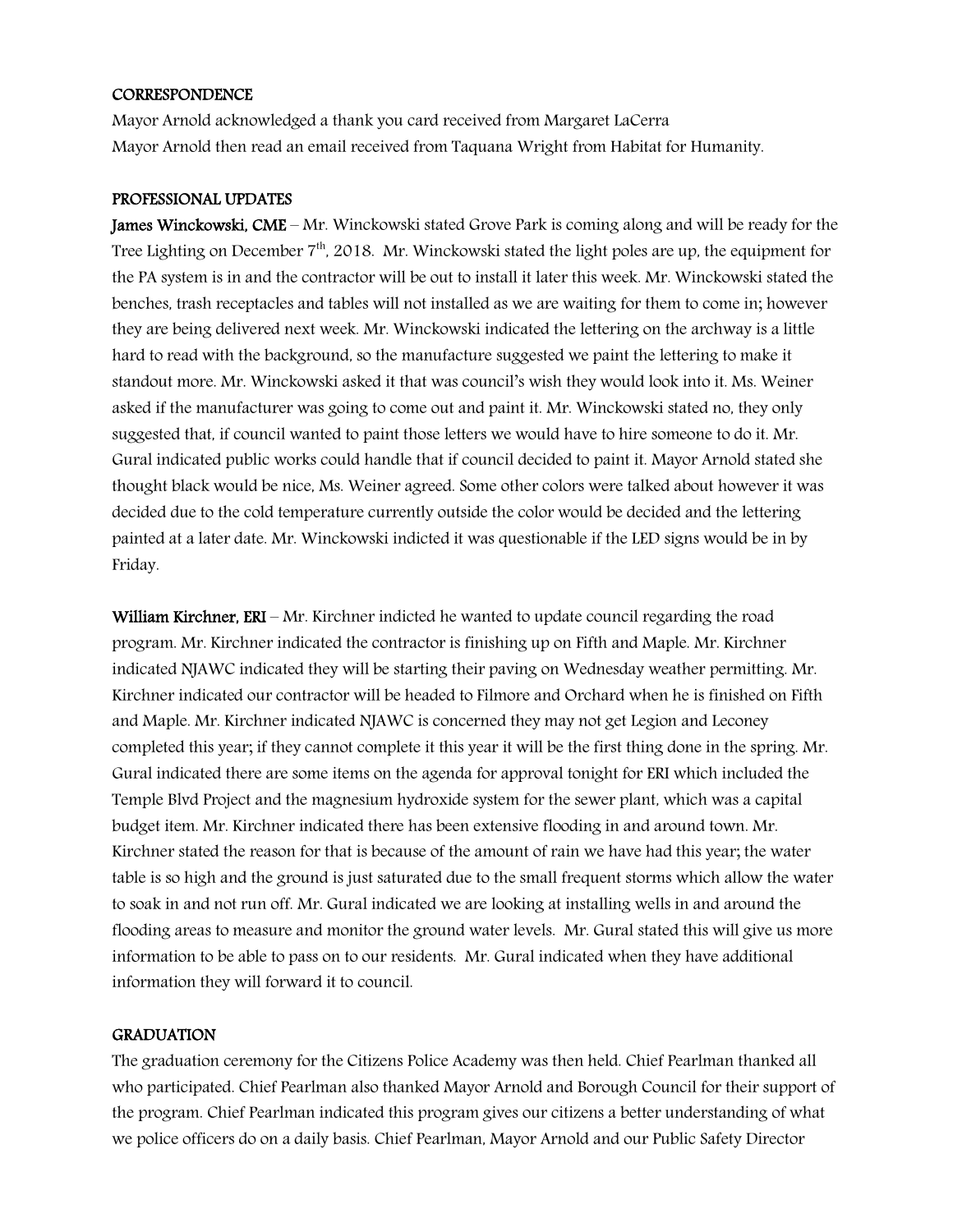Mrs. Tait then presented the following graduates of the Citizens Police Academy with certificates; Jeff Clark, Sharon Clark, Mitchell Isert, Sandra Veitenheimer, Nicholas Leusner, Tanyika Johns, Jennifer Rawlings, Thomas McElwee. Mr. McElwee along with the graduates then presented Chief Pearlman with a plaque for the department, which read "Bless our police officers one and all keep them safe on every call".

## 1st PUBLIC PORTION

Mayor Arnold then asked for a motion to open the Public Portion. President Russell made a motion to open the public portion for comments. Mrs. Tait second the motion

All members present voted in favor of the motion

No one from the public wishing to be heard, President Russell made a motion to close the public portion, Mr. Howard second the motion.

All members present voted in favor of the motion.

## RESOLUTIONS Consent Agenda

Mayor Arnold indicated Resolution 2018-272 to Resolution 2018-275 will be enacted as a single motion, if any resolution needs additional discussion it will be removed from the consent agenda and voted on separately.

Resolution 2018-272, Resolution Authorizing the Award of a Contract to Park, Pumps & Controls, LLC for Installation of a Magnesium Feed System in the Amount Not-to-Exceed \$12,965.00

Resolution 2018-273, Resolution of the Borough of Palmyra cancelling Grant Reserves and Grant Receivables for completed projects to Surplus

Resolution 2018-274, Resolution of the Borough of Palmyra cancelling unexpended capital balances both funded (to Surplus) and unfunded.

Resolution 2018-275, Resolution Awarding a contract to ERI for the Temple Boulevard Improvement Project per their revised proposal dated November  $27<sup>th</sup>$ , 2018 in the amount not-to-exceed \$198,750.00, which includes various optional fees.

Mayor Arnold asked for a motion to approve the consent agenda Resolutions 2018-272 thru Resolution 2018-275. President Russell made a motion to approve Resolutions 2018-272 thru Resolution 2018- 275. Mr. Yetter seconded the motion.

At the call of the roll, the vote was: AYES: Mr. Allmond, Mr. Howard, Mrs. Tait, Ms. Weiner, Mr. Yetter, President Russell NAYES: None Resolutions noted in motion were approved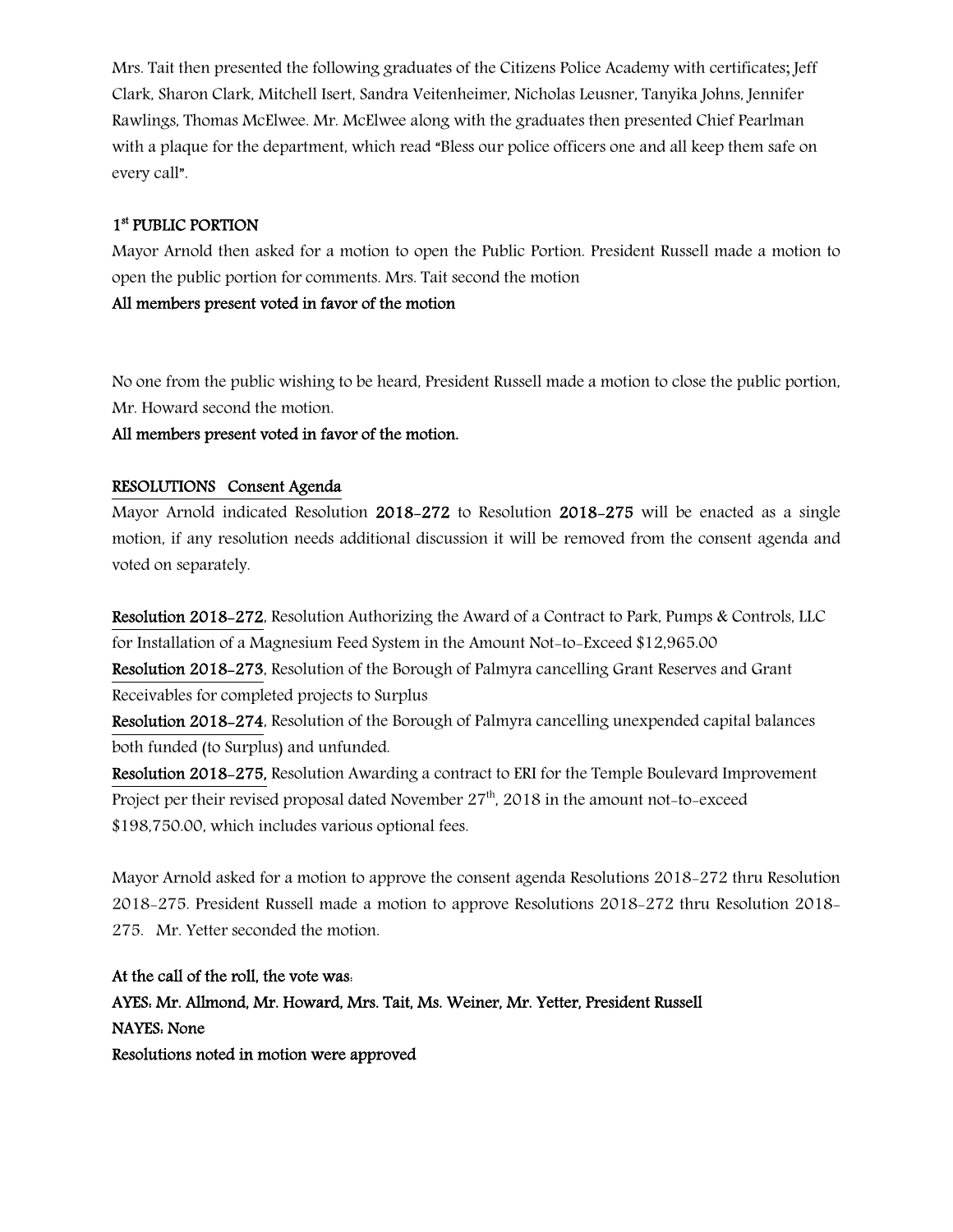#### COMMUNITY SPOTLIGHT

Mayor Arnold reminder everyone that Santa will be arriving and lighting our Holiday Tree on Friday December  $7<sup>th</sup>$ , 2018. She noted he will be extensively touring the town on our fire truck and should be arriving at Grove Park about 7:00 pm.

Ms. Weiner stated the Community Center Program Board's Fall Showcase will be on December 5<sup>th</sup>, 2018 at 7:00 pm.

Ms. Weiner also noted the Palmyra Improvement Associations "Winter Market "is on December 15th, 2018.

Mayor Arnold noted the Band Parent's Association held its annual craft show on Saturday, December 1<sup>st</sup>, 2018.

#### DISCUSSION ITEMS

#### NEW Business

Mayor Arnold noted we have already spoken about the Holiday Tree Lighting and Santa Claus visit. Mr. Gural noted the holiday decorations, snowflake lights, red bows are being installed by Raleigh's tomorrow and the rope lights are being installed tonight by the Fire Department.

Mr. Tait stated the Community Staff wanted to do a MLK Day of Service project for the children at the community center on January  $21<sup>st</sup>$ , 2019. Mrs. Tait indicated it would be a day on cleaning the center. Mrs. Tait indicated if certain types of cleaners and rages were used we could get points for the Green Team. Mrs. Tait also indicated she wanted to do a "Call to Action" program later that day for the adults to solicit more volunteers for various community efforts and groups. Mr. Tait explained what she had in mind and indicated she would get back to council with additional details at the next meeting. Mrs. Tait asked council if they would begin thinking about which public events they would like to participate on or with in the upcoming year.

Mr. Gural indicated for the pass year we have been looking for a new less expensive dental and vision program, the same or better than what we have for our employee's. Mr. Gural stated with the help of Hardenberg Insurance we have found something which will save us about \$14,557.00 a year, for the next four years as we have obtained fixed pricing for that four year term. Mr. Gural indicated the dental plan noted in the CBA agreement is specific and cannot be changed without entering into some sort of negotiations. Mr. Gural indicated the one item discussed during the CBA negotiations last year was, which was not given, was one additional personal holiday for the new hire police officers. Mr., Gural indicated in his conversations/negotiations with the PBA regarding this, they indicated they would be willing to allow change if the personal day was allowed for those seven or eight officers. Mr. Gural indicated the new carriers would be HIF Delta Dental & Superior Vision. Mr. Gural also noted that with the new company children could be covered until the end of year, in the year, which they turn age twenty six. Mr. Gural indicated the plans would go into effect February 1<sup>st</sup>, 2019. Mr. Gural stated if council was in agreement then a resolution would be required for the Mayor to endorse the amendment, indicating the changes, to the Collective Bargaining Agreement with Palmyra Police Association.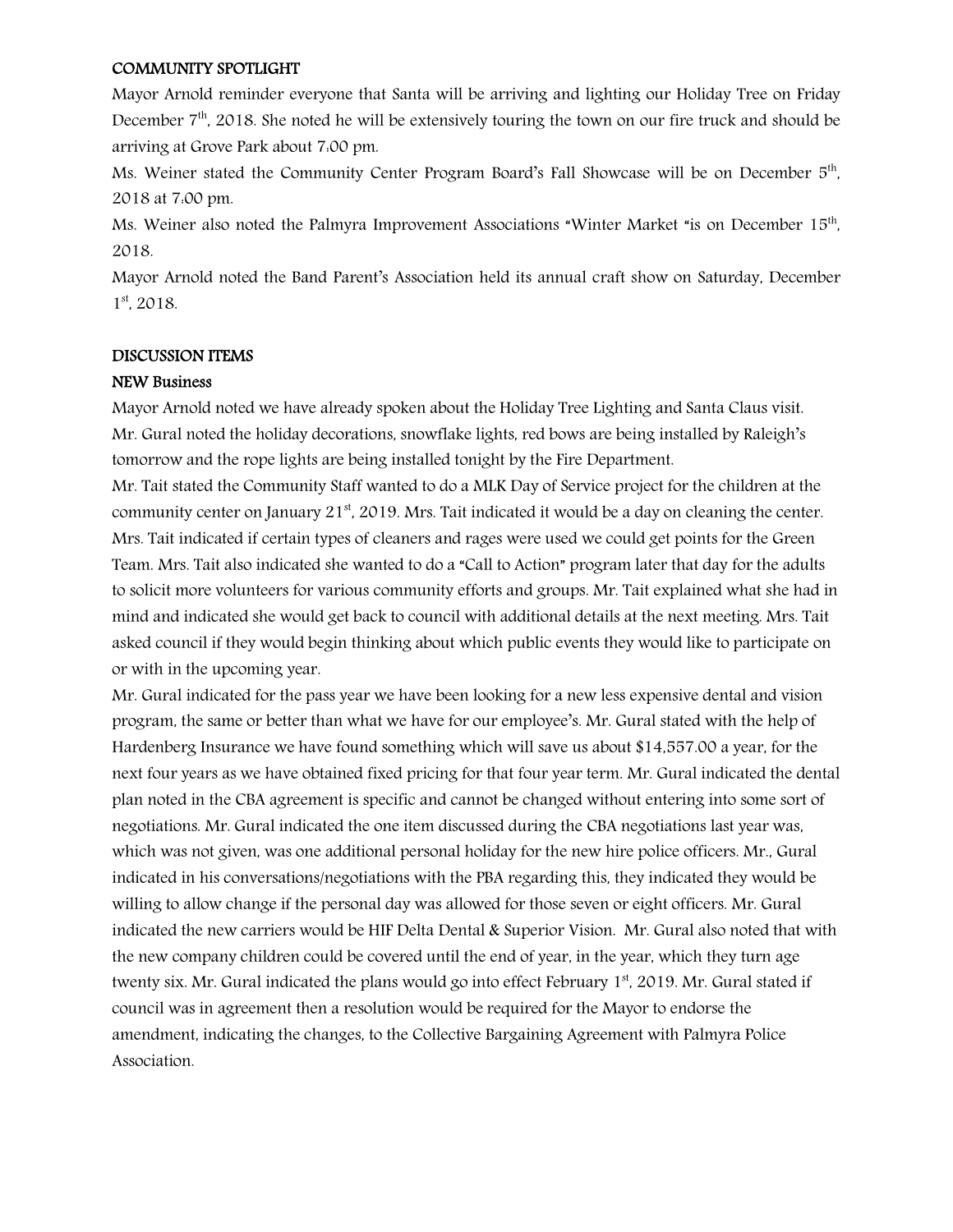Mrs. Tait made a motion to approve Resolution 2018-276 Resolution Authorizing the Mayor to endorse the amendment to the Collective Bargaining Agreement dated January 2018. President Russell seconded the motion.

#### At the call of the roll, the vote was:

## AYES: Mr. Allmond, Mr. Howard, Mrs. Tait, Ms. Weiner, Mr. Yetter, President Russell NAYES: None

### Resolution 2018-276 was approved

Mayor Arnold indicated we have already spoken about the basement flooding throughout the community.

Mr. Gural stated during conversations regarding the outdoor seating applications, internally we realized the need to address BYOB establishments and they ability to allow alcohol outdoors. Mr. Gural indicated we currently on have one establishment certified as a BYOB. Mr. Gural stated to have a BYOB you must obtain a life hazard safety permit from the State of New Jersey Fire Prevention Department and it requires an annual fee. Mr. Gural noted that although we have adopted ordinances allowing for outdoor dining, alcohol consumption is not permitted outdoors as we have standalone ordinances which prohibit outdoor consumption and/ or possession of alcohol beverages. Some additional discussion was had regarding the process of BYOB applications and our current ordinances regarding alcohol consumption.

Mr. Gural noted we signed agreements with the various Associations, Harbour Condo Assn., Riverfront Villas, and Willow Shores, who were required to purchase recycling containers. Mr. Gural noted over the years we had some extra ones and have given them to different associations when requested, if we had them. Mr. Gural indicated we purchased four more at a cost of six hundred forty-four dollars apiece. Mr. Gural noted the Harbour lost a couple and with councils ok we would like to give them a couple, as they had to purchase thirty eight in the beginning. Council agreed.

Mr. Gural indicated we are still waiting for the certified General Election results from the Board of Elections.

Mr. Gural stated he has not yet received the proposed 2019 lease agreement with Fire Company. Mr. Gural indicated we should be thinking about replacing the banners for the light poles including Market Street. Mr. Gural indicated we do have new banners like the ones on Broad Street for Market Street. Some discussion ensued regarding the project, ideas for the project and who might be interested in taking it on. Mr. Gural indicated he would forward the information he has to the governing body and perhaps a subcommittee will take on that project.

Mr. Gural stated some time ago, mention was the possibility of advertising for volunteers who may be interested in serving on various boards. Mr. Gural noted there is a requirement and application in our policies and procedures manual which indicates, those volunteers desirous of serving on various boards should fill out the application and submit it. Ms. Weiner stated she would like to put something on the website indicating the New Year is coming and volunteer positions are available and how to apply. Mr. Gural noted the only boards appointed at reorganization are the Land Use Board and the Shade Tree Advisory Committee, which are currently both full. Mr. Gural noted the Land Use Board is appointed by the Mayor and it cannot be changed and the Shade Tree Advisory Board is appointed by the Mayor with advice and consent of Council. Mr. Weiner again asked if something could be placed on the website. Mr. Gural indicated it will be done.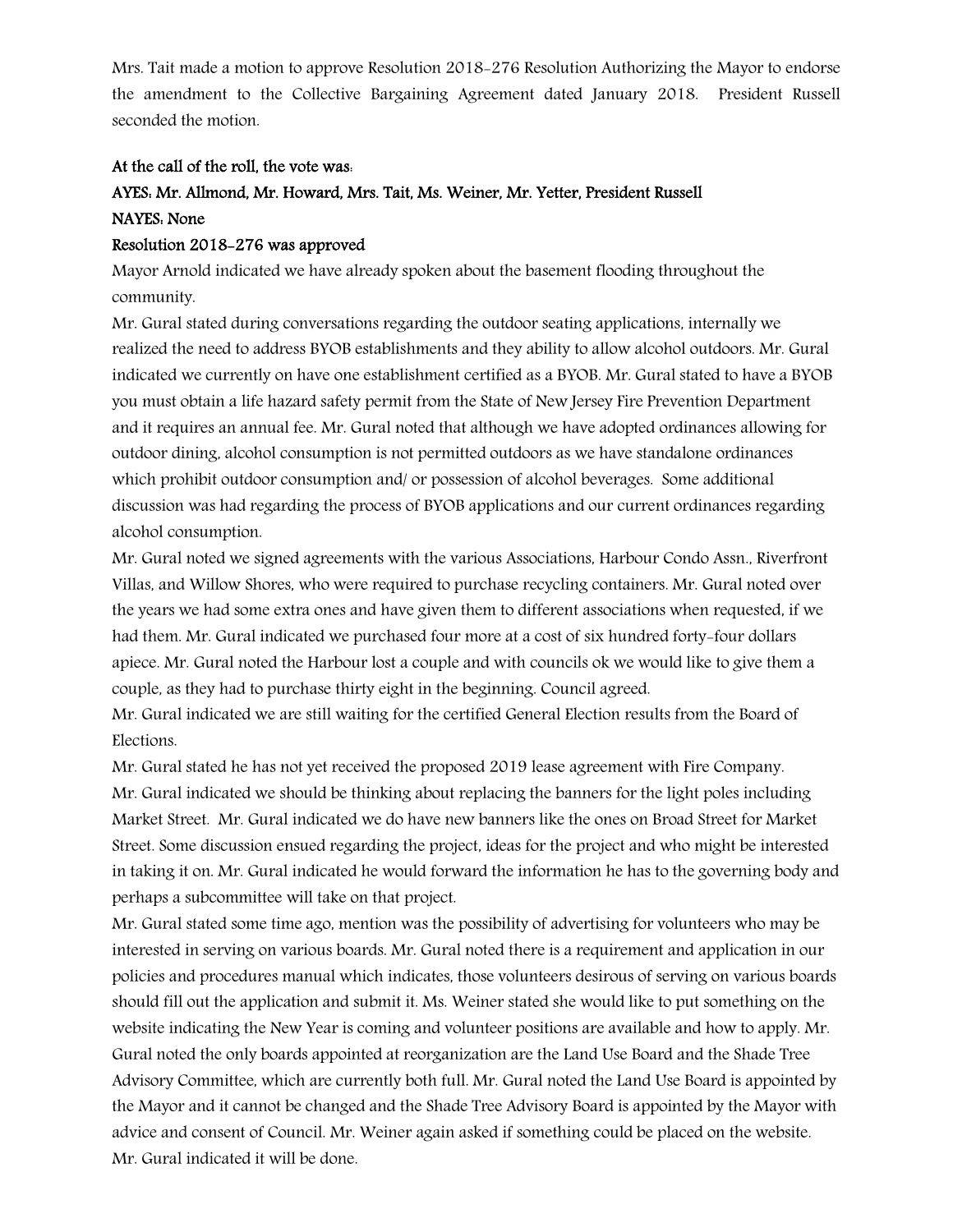Mr. Gural stated the current contract with the school board regarding the School Resource Officer, expires the beginning of next year. Mr. Gural indicated Chief Pearlman prepared a draft agreement that he forwarded to Superintendent McBride and the school district business administrator for review and comment. Mr. Gural indicated we will have another agreement soon hopefully.

Mr. Gural stated there was some discussion in the subcommittee meeting regarding the business district parking. Mrs. Tait indicated it is a problem and beginning next year is something which needs to be addressed. Mr. Tait indicated the desire to include the businesses, so was hoping to set up a meeting with them after the first of the year to discuss the parking. Ms. Weiner indicated she has spoken with some of the businesses and would be willing to share that information with the committee. Mayor Arnold noted she someone who does Municipal perking assessments. Some discussion ensured and it was decided that it would be taken up by the subcommittee after reorganization.

After some discussion Council and the Mayor Arnold decided reorganization would be January 7th, 2019 at 6:30 pm here at Borough Hall.

Mr. Gural indicated Steve Rickershauser will be retiring on December  $31<sup>st</sup>$ , 2018 and we are currently looking to fill those positions, plumbing sub-code and plumbing sub-code inspector. Mr. Gural indicated we will have the information for replacement at the next meeting December 17th, 2018.

#### Old Business

Mayor Arnold noted we have already spoken about the 2018 Road Improvement Project and Grove Park/Band Shell Improvement Project.

Mayor Arnold stated she received the information from the engraver regarding the Grove Park paver block engraving program. Mayor Arnold noted there are two to three lines on a brick and they prefer to do fifty at a time but will do at a minimum of twenty five at a time. Mayor Arnold indicated the cost is fifty dollars per brick and we will post the information on the website.

Mr. Gural stated the old holiday decorations will be sold to Raleigh's for forty nine hundred dollars. Mr. Gural stated those decorations will go up this year and then will be retired.

#### ADMINISTRATOR'S REPORT

Mr. Gural stated we have authorized and executed the contract for demolition of 400 Arch Street; currently the contractor is waiting for the disconnect cards/letters from the utilities which then allows him to apply for the permit and take the structure down.

Mr. Gural stated the Land Use Board public hearing for the Reexamination of the Master Plan will be held on December 19<sup>th</sup>, 2018 at 7:00 PM in Boro Hall.

Mr. Gural noted the Request for Proposals for Professional Services for 2019 are out and due back on December  $5<sup>th</sup>$ , 2018 by 2.00 pm.

Mr. Gural indicted the 2018/2019 budget process has begun, departments have been notified there will be no additional new spending and budget requests are due back by December 7<sup>th</sup>, 2018, and the volunteer organizations re required to have their requests in the later part of January of 2019.

Mr. Gural noted he and Mayor Arnold will be attending an Opportunity Zone seminar on the twelfth of December, 2018.

Mr. Gural notified Borough Council that some lights are out on Legion Field. He noted that Musco Lighting has been notified, they are working on the problem and as soon as any additional information is available he will update Borough Council.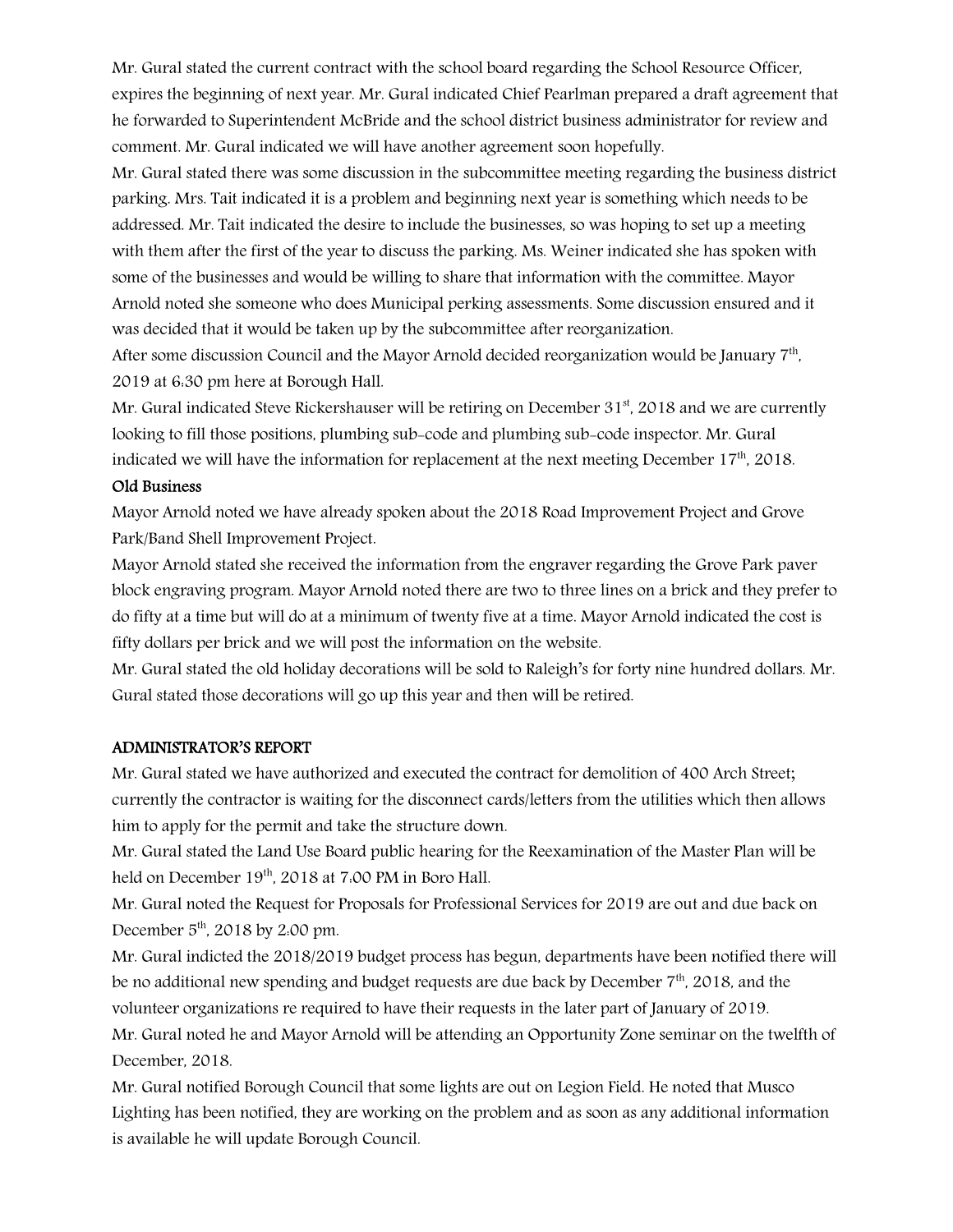Mr. Gural noted the On-line Cyber-Risk training is required by everyone, who uses a Borough computer and/or has a Borough email address, in order for us to qualify for the discounts which are offered by the JIF. Mr. Gural noted when the program is put together everyone will have to take that online training.

Mr. Gural indicated Ms. Johns sent out Phishing emails to all staff and the governing body. Mr. Gural indicated these are the types of emails which should never be opened. Mr. Gural indicated overall we did very well however we did have some individuals open those emails and more direct training will be done with those individuals.

Mr. Gural indicated our BANDS are renewed on an annual basis. Our currents BANDS expire on the 19<sup>th</sup> of this month and we solicit bids for the best interest rate we can get. Mr. Gural noted we have just under 3.9 million dollars in BANDS coming due.

Mr. Gural noted the JIF Quarterly Reports are in you packets for your review.

#### COMMITTEE REPORTS

Mr. Yetter - Public Works, Redevelopment and Negotiations – Mr. Yetter stated the public works committee met and discussed the flooding issues around town. Mr. Tait asked if the "hot box" came in Mr. Gural indicated it did about three weeks ago and we have been using it to fix pot holes. Mr. Yetter stated public works has been busy with leaf collection. Ms. Weiner inquired if everyone had seen the email from Mr. Bill's bicycles regarding the trash receptacle's on Broad Street. Ms. Weiner stated some are missing and could be replaced with clean community monies. Ms. Weiner indicted she would forward the email to those who were not copied. The green team met and it is apparent that we will not get our certification this year however we will continue working on it and working towards our certification.

Mr. Howard – Youth and Recreation, Public Building, Grounds and Parks – Mr. Howard stated we will be winterizing the concession stand and bathrooms at Legion Field. Mr. Howard stated youth basketball has begun its fourth season and more coaches are needed.

Ms. Weiner – Administration and Finance, Business and Community development, Homeowner Association – Ms. Weiner stated the Small Business Saturday Campaign went well and we are hoping to grow this program every year moving forward. Ms. Weiner indicated the committee is still working on updating the Market page on our website. Ms. Weiner indicated the business and community development committee met last week with Mr. Gural and Mrs. Kilmer in regards to zoning and parking and the downtown area as a whole. Ms. Weiner indicated the committee had conversation about abatements for assessment changes, pilot programs and incentives to property owners. Ms. Weiner indicated the committee had conversations regarding the Land Use Board application fees and possible changes. Ms. Weiner indicated the committee has been speaking with the business owners in regards to the changes needed for the outdoor seating and dinning ordinances; Ms. Weiner noted once that information is gather they will come back to council and note the changes which need to be made. Ms. Weiner asked council to consider additional funding for our landscaping issues this spring.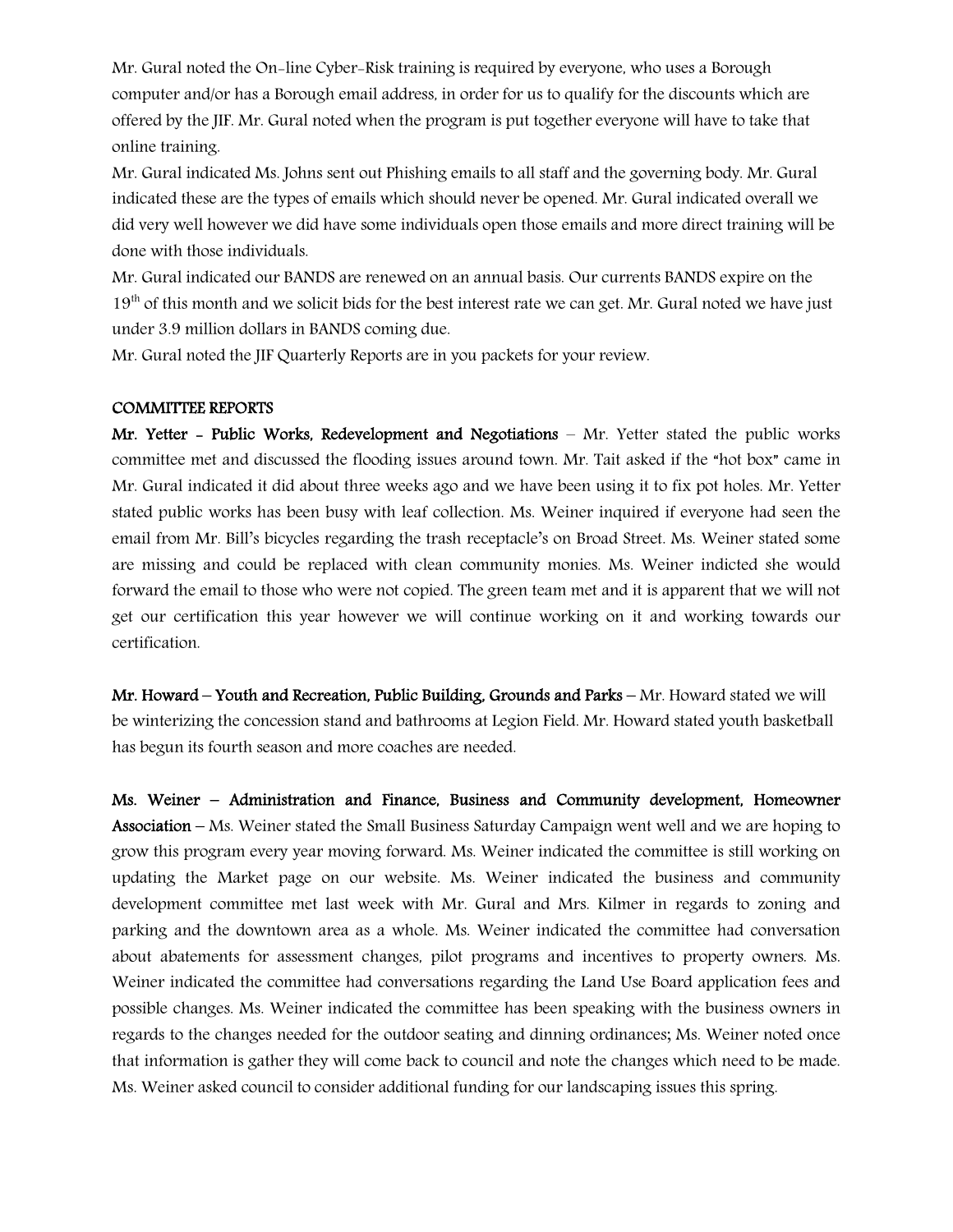Mrs. Tait – Public Safety Director, Board of Education Liaison, and Public Events– Mrs. Tait indicated she met with the public works and youth and recreation committees, which have previously given their reports.

Mr. Allmond –Communications and Public Relations Committee- Mr. Almond indicated he had no report and the communications committee did not have a meeting.

President Russell – Construction, Housing and Code Enforcement Committee- President Russell stated Ms. Weiner covered the meetings she attended. President Russell noted she attended the National Junior Honor Society recognition on Wednesday with the Board of Education. President Russell also noted additional funding needs to be approved for landscaping. President Russell stated Tim K. forwarded the NJ State Forestry the five year plan to Mayor Arnold for signature, so it could be submitted to the State of NF Forestry Dept. Mayor Arnold indicated that was completed and returned.

Mayor Arnold indicated she attended Burlington County Community Action Program's Anniversary meeting and they have asked her to serve on the board, which she accepted. Mayor Arnold noted that would allow BCCAP to bring some of their programs to Palmyra. Mayor Arnold indicated the programs deal with children, seniors and transportation. Mayor Arnold noted she would bring additional information when she has it. Mayor Arnold noted "Homecoming" was held at Palmyra High School on Thanksgiving and the honored the NJ State Championship Football team , is was a great day. Mayor Arnold noted she reached out to the County Freeholders to inquire about why the program was being eliminated. Mayor Arnold indicated the program is being eliminated due to a new law which was passed at the state which would not allow Tri-Eagle to continue offering the lower rates which they have been. Mayor Arnold noted as additional information is made available she will forward it to the governing body. Mayor Arnold stated she looked into other companies which do the textile recycling however could not locate and local companies who could place a container in the Borough. Mayor Arnold asked Mr. Rosenberg if the Borough could move forward with the proposal presented from American Recycling. Mr. Rosenberg indicated if there were no other viable company which was willing to pay more, then he had no problem with moving forward with American Recycling.

## 2<sup>nd</sup> PUBLIC COMMENT

Mayor Arnold then asked for a motion to open the Public Portion. President Russell made a motion to open the public portion for comments. Mr. Yetter second the motion

## All members present voted in favor of the motion

No one from the public wishing to be heard, President Russell made a motion to close the public portion, Mr. Allmond second the motion.

All members present voted in favor of the motion.

## MAYOR AND COUNCIL COMMENTS

Lew Yetter- Mr. Yetter stated "Go Eagles" Timothy Howard – no comments